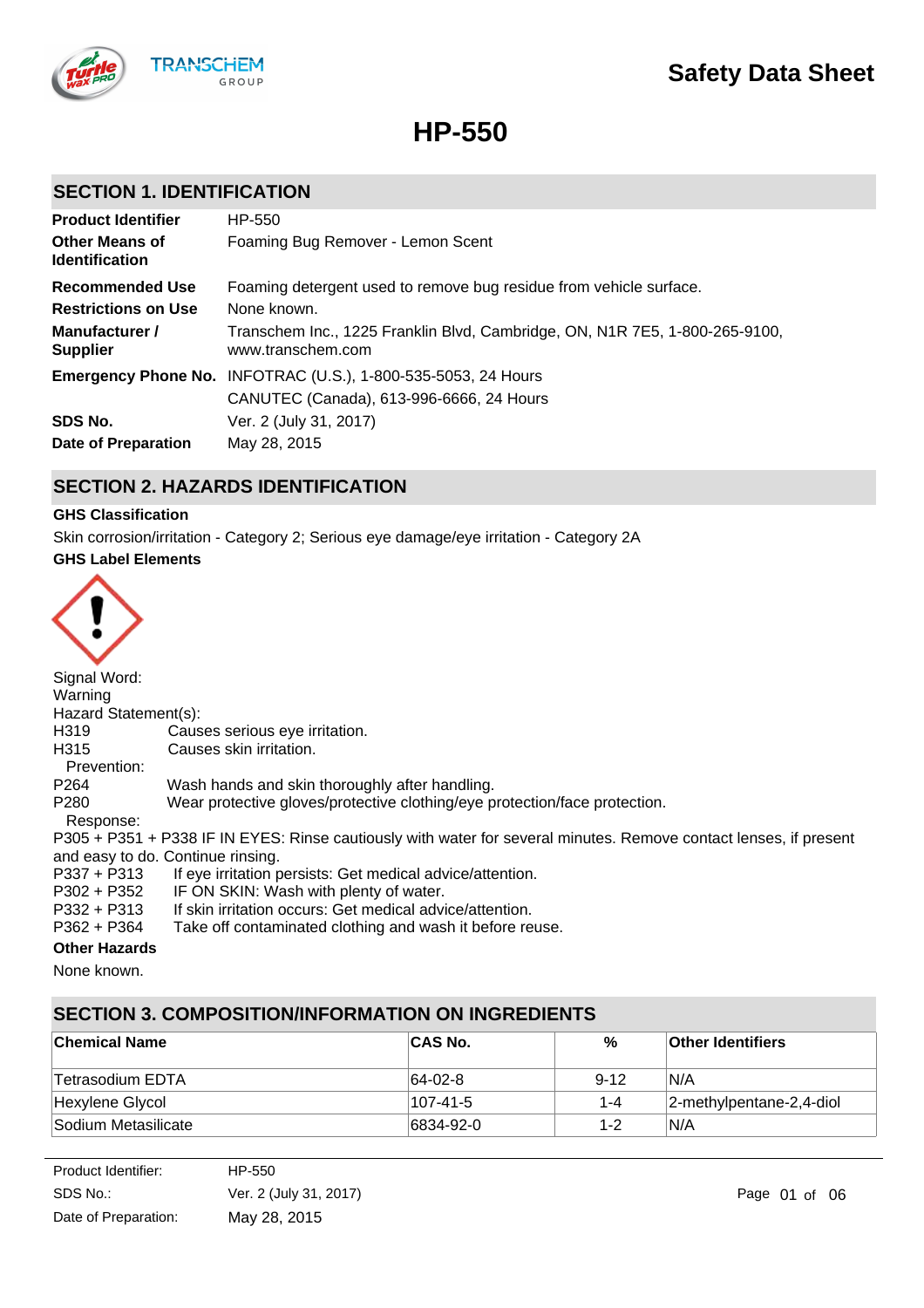### **Notes**

The specific chemical identity and/or exact percentage of composition (concentration) has been withheld as a trade secret.

# **SECTION 4. FIRST-AID MEASURES**

### **First-aid Measures**

### **Inhalation**

Move to fresh air. Get medical advice/attention if you feel unwell or are concerned.

### **Skin Contact**

Take off contaminated clothing, shoes and leather goods (e.g. watchbands, belts). Immediately wash gently and thoroughly with lukewarm, gently flowing water and mild soap for 15-20 minutes. Thoroughly clean clothing, shoes and leather goods before reuse or dispose of safely. If skin irritation occurs get medical advice/attention.

### **Eye Contact**

Immediately rinse the contaminated eye(s) with lukewarm, gently flowing water for 15-20 minutes, while holding the eyelid(s) open. If eye irritation persists, get medical advice/attention.

### **Ingestion**

Never give anything by mouth if victim is rapidly losing consciousness, or is unconscious or convulsing. Do not induce vomiting. Rinse mouth with water. Drink one glass of water. Immediately call a Poison Centre or doctor.

### **Most Important Symptoms and Effects, Acute and Delayed**

If on skin: causes moderate to severe irritation. Repeated or prolonged exposure can irritate or burn the skin. If in eyes: causes moderate to severe irritation. Symptoms include sore, red eyes, and tearing.

### **Immediate Medical Attention and Special Treatment**

**Target Organs**

Skin, eyes.

**Special Instructions**

Rinse affected area (skin, eyes) thoroughly with water.

### **Medical Conditions Aggravated by Exposure**

None known.

## **SECTION 5. FIRE-FIGHTING MEASURES**

### **Extinguishing Media**

### **Suitable Extinguishing Media**

Carbon dioxide, dry chemical powder, appropriate foam, water spray or fog.

**Unsuitable Extinguishing Media**

None known.

### **Specific Hazards Arising from the Chemical**

Do not direct solid stream of water into burning liquid. Contact with water causes violent frothing and spattering.

### **Special Protective Equipment and Precautions for Fire-fighters**

No special precautions are necessary. Review Section 6 (Accidental Release Measures) for important information on responding to leaks/spills.

See Skin Protection in Section 8 (Exposure Controls/Personal Protection) for advice on suitable chemical protective materials.

# **SECTION 6. ACCIDENTAL RELEASE MEASURES**

### **Personal Precautions, Protective Equipment, and Emergency Procedures**

Use the personal protective equipment recommended in Section 8 of this safety data sheet.

### **Environmental Precautions**

It is good practice to prevent releases into the environment.

### **Methods and Materials for Containment and Cleaning Up**

Review Section 7 (Handling) of this safety data sheet before proceeding with clean-up. Small spills or leaks: contain and soak up spill with absorbent that does not react with spilled product. Place used

| Product Identifier:  | HP-550                 |      |
|----------------------|------------------------|------|
| SDS No.:             | Ver. 2 (July 31, 2017) | Page |
| Date of Preparation: | May 28, 2015           |      |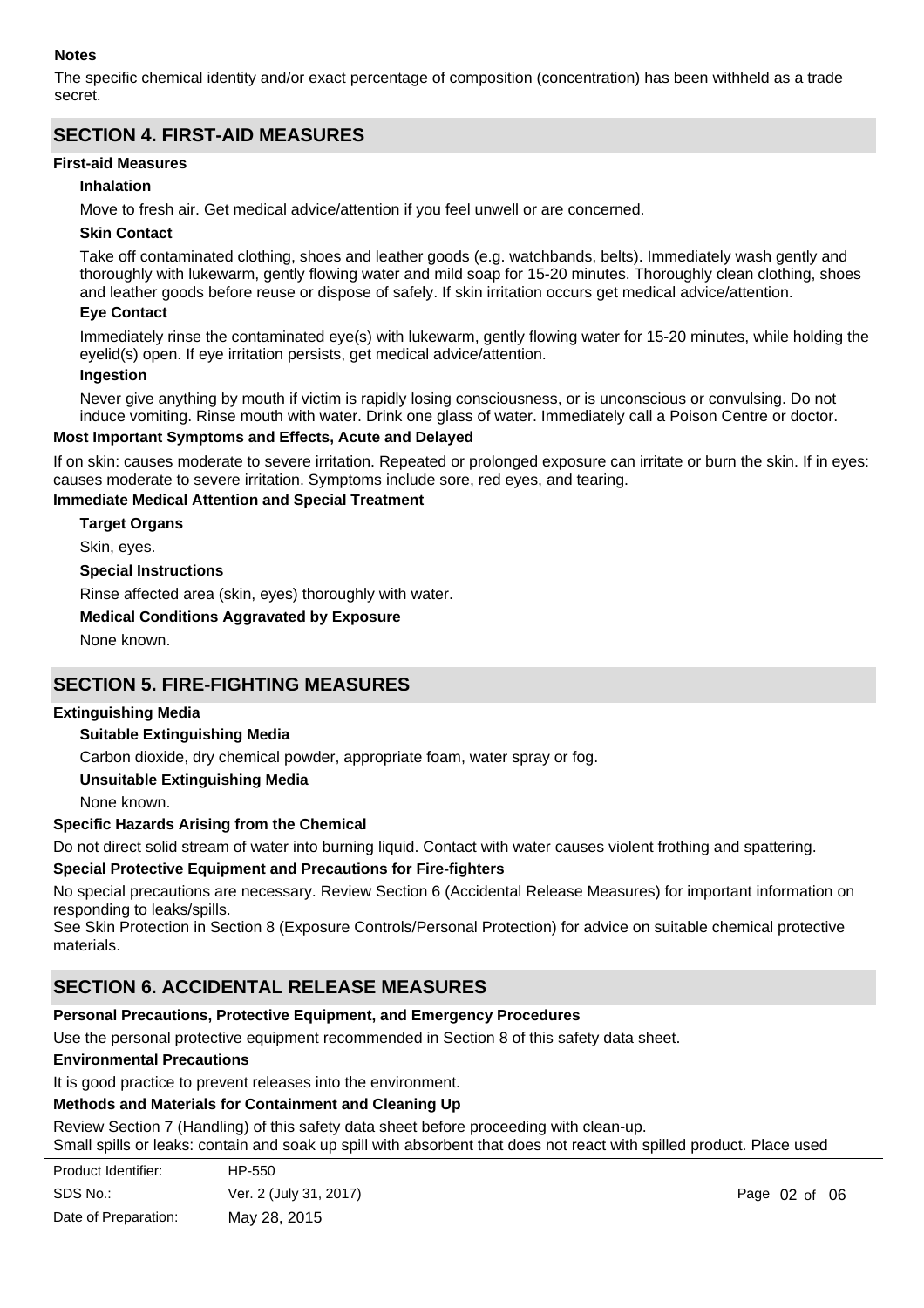absorbent into suitable, covered, labelled containers for disposal. Large spills or leaks: dike spilled product to prevent runoff. Review Section 13 (Disposal Considerations) of this safety data sheet. Contact emergency services and manufacturer/supplier for advice.

### **Other Information**

Report spills to local health, safety and environmental authorities, as required.

## **SECTION 7. HANDLING AND STORAGE**

### **Precautions for Safe Handling**

Wear personal protective equipment to avoid direct contact with this chemical. See Section 13 (Disposal Considerations) of this safety data sheet.

### **Conditions for Safe Storage**

Store in closed container. Separate from incompatible materials (see Section 10: Stability and Reactivity). Keep out of reach of children. Comply with all applicable health and safety regulations, fire and building codes.

# **SECTION 8. EXPOSURE CONTROLS/PERSONAL PROTECTION**

### **Control Parameters**

|                      | <b>ACGIH TLV®</b> |             | <b>OSHA PEL</b> |                    | <b>AIHA WEEL</b> |            |
|----------------------|-------------------|-------------|-----------------|--------------------|------------------|------------|
| <b>Chemical Name</b> | <b>TWA</b>        | <b>STEL</b> | <b>TWA</b>      | <b>Ceiling</b>     | 8-hr TWA         | <b>TWA</b> |
| Hexylene Glycol      |                   | $ 25$ ppm C |                 | $125 \text{ mg/m}$ |                  |            |

### **Appropriate Engineering Controls**

General ventilation is usually adequate. Provide eyewash and safety shower if contact or splash hazard exists.

### **Individual Protection Measures**

### **Eye/Face Protection**

Wear chemical safety goggles.

### **Skin Protection**

Wear chemical protective clothing e.g. gloves, aprons, boots.

Suitable materials are: polyvinyl chloride, latex rubber, neoprene rubber.

### **Respiratory Protection**

Not normally required if product is used as directed.

## **SECTION 9. PHYSICAL AND CHEMICAL PROPERTIES**

| <b>Basic Physical and Chemical Properties</b>                |                                                |  |  |  |
|--------------------------------------------------------------|------------------------------------------------|--|--|--|
| Appearance                                                   | Fluorescent yellow liquid.                     |  |  |  |
| Odour                                                        | Lemon                                          |  |  |  |
| <b>Odour Threshold</b>                                       | Not available                                  |  |  |  |
| рH                                                           | $12.5 - 13.3$                                  |  |  |  |
| <b>Melting Point/Freezing Point</b>                          | Not available (freezing)                       |  |  |  |
| <b>Initial Boiling Point/Range</b>                           | Not applicable                                 |  |  |  |
| <b>Flash Point</b>                                           | Not applicable                                 |  |  |  |
| <b>Evaporation Rate</b>                                      | Not available                                  |  |  |  |
| Flammability (solid, gas)                                    | Will not burn.                                 |  |  |  |
| <b>Upper/Lower Flammability or</b><br><b>Explosive Limit</b> | Not applicable (upper); Not applicable (lower) |  |  |  |
| Vapour Pressure                                              | Not applicable                                 |  |  |  |
| Vapour Density (air = 1)                                     | ~1~                                            |  |  |  |
| Relative Density (water $= 1$ )                              | 1.09                                           |  |  |  |
| <b>Solubility</b>                                            | Soluble in water                               |  |  |  |
| <b>Partition Coefficient,</b><br>n-Octanol/Water (Log Kow)   | Not available                                  |  |  |  |

**Auto-ignition Temperature** Not available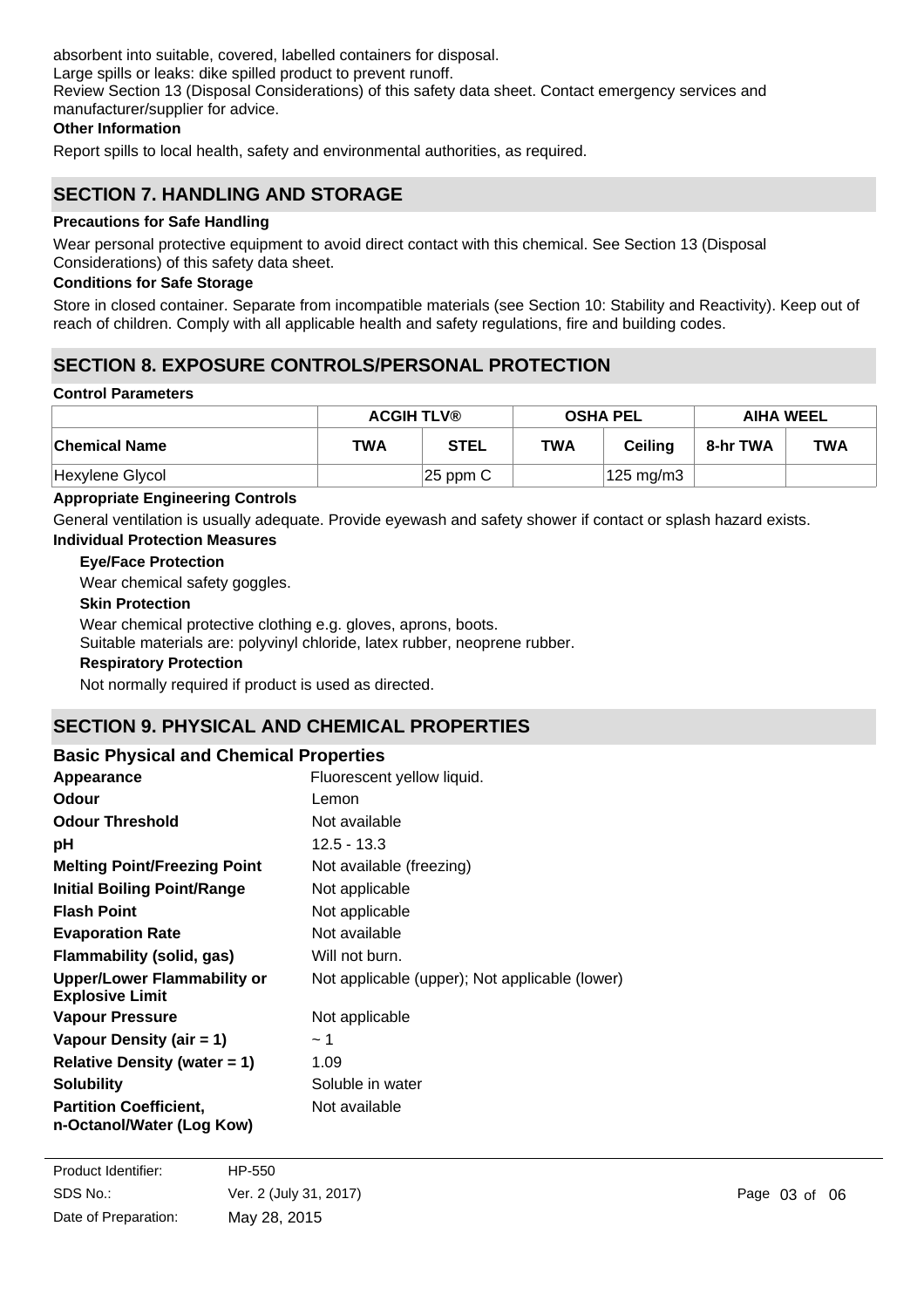# **SECTION 10. STABILITY AND REACTIVITY**

**Chemical Stability** Normally stable. **Conditions to Avoid** Incompatible materials. **Incompatible Materials** Strong oxidizing agents (e.g. perchloric acid). **Hazardous Decomposition Products** None known. **Possibility of Hazardous Reactions** None known. **Reactivity** None known.

# **SECTION 11. TOXICOLOGICAL INFORMATION**

# **Likely Routes of Exposure**

Inhalation; skin contact; eye contact; ingestion.

# **Acute Toxicity**

| ∣Chemical Name      | <b>LC50</b>                              | $ LD50$ (oral)   | LD50 (dermal)       |
|---------------------|------------------------------------------|------------------|---------------------|
| Sodium Metasilicate |                                          | 1153 mg/kg (rat) |                     |
| Tetrasodium EDTA    | $> 1-5$ mg/L (rat) (4-hour<br>exposure)  | 1780 mg/kg (rat) |                     |
| Hexylene Glycol     | $>$ 310 mg/m3 (rat) (1-hour<br>exposure) | 3700 mg/kg (rat) | 8560 mg/kg (rabbit) |

### **Skin Corrosion/Irritation**

Human experience shows moderate or severe irritation.

### **Serious Eye Damage/Irritation**

Human experience shows serious eye irritation. Symptoms include sore, red eyes, and tearing.

### **STOT (Specific Target Organ Toxicity) - Single Exposure**

### **Inhalation**

May cause nose and throat irritation, lung irritation, coughing, headaches.

### **Ingestion**

Symptoms may include nausea, vomiting, stomach cramps and diarrhea.

### **Aspiration Hazard**

No information was located.

### **STOT (Specific Target Organ Toxicity) - Repeated Exposure**

Symptoms may include dry, red, cracked skin (dermatitis).

### **Respiratory and/or Skin Sensitization**

### No information was located.

### **Carcinogenicity**

Contains D'Limonene. No components listed by ACGIH and NTP. IARC lists D'Limonene in Group 3, inadequate in humans, and inadequate or limited in animals.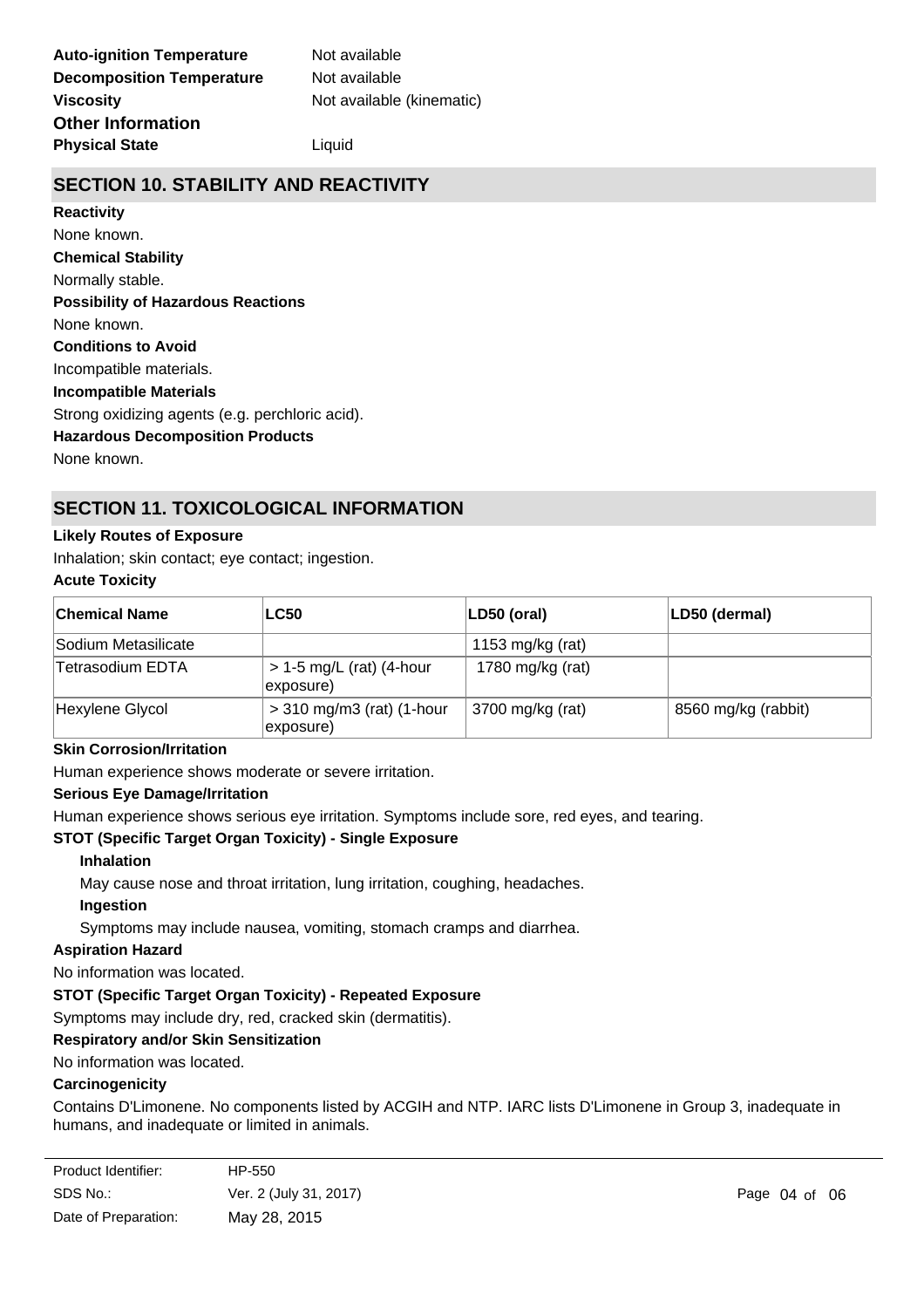## **Reproductive Toxicity**

**Development of Offspring**

No indication from ingredients.

**Sexual Function and Fertility**

No indication from ingredients.

**Effects on or via Lactation** No indication from ingredients.

# **Germ Cell Mutagenicity**

No information was located.

### **Interactive Effects**

No information was located.

# **SECTION 12. ECOLOGICAL INFORMATION**

All components of this product are biodegradable by Regulation (EC) No 648/2004. **Toxicity**

### **Acute Aquatic Toxicity**

| <b>Chemical Name</b> | LC50 Fish                                                                           | EC50 Crustacea                                                 | <b>ErC50 Aquatic</b><br><b>Plants</b> | ErC50 Algae |
|----------------------|-------------------------------------------------------------------------------------|----------------------------------------------------------------|---------------------------------------|-------------|
| Sodium Metasilicate  | 210 mg/L (96-hour)                                                                  | 216 mg/L (96-hour)                                             |                                       |             |
| Tetrasodium EDTA     | 34-62 mg/L<br>(Lepomis<br>macrochirus<br>(bluegill); 96-hour;<br>static)            | 113 mg/L (Daphnia<br>magna (water flea);<br>48-hour; static)   |                                       |             |
| Hexylene Glycol      | 8690 mg/L<br>(Pimephales<br>promelas (fathead<br>minnow); 96-hour;<br>flow-through) | 3200 mg/L (Daphnia)<br>magna (water flea);<br>48-hour; static) |                                       |             |

### **Persistence and Degradability**

(Tetrasodium EDTA) By using samples from a river, a ditch and a lake as inocula in the closed bottle test, a biodegradation between 60 and 83% was obtained after 49 days at pH 6.5, whereas between 53 and 72% were obtained after 28 days at pH 8.0.

# **SECTION 13. DISPOSAL CONSIDERATIONS**

### **Disposal Methods**

Review federal, state/provincial, and local government requirements prior to disposal.

# **SECTION 14. TRANSPORT INFORMATION**

Not regulated under Canadian TDG Regulations. Not regulated under US DOT Regulations.

**Special Precautions** Not applicable

### **for User**

**Transport in Bulk According to Annex II of MARPOL 73/78 and the IBC Code**

Not applicable

# **SECTION 15. REGULATORY INFORMATION**

## **Safety, Health and Environmental Regulations**

### **Canada**

## **Domestic Substances List (DSL) / Non-Domestic Substances List (NDSL)**

Consult Transchem Inc. regarding status of ingredients.

### **USA**